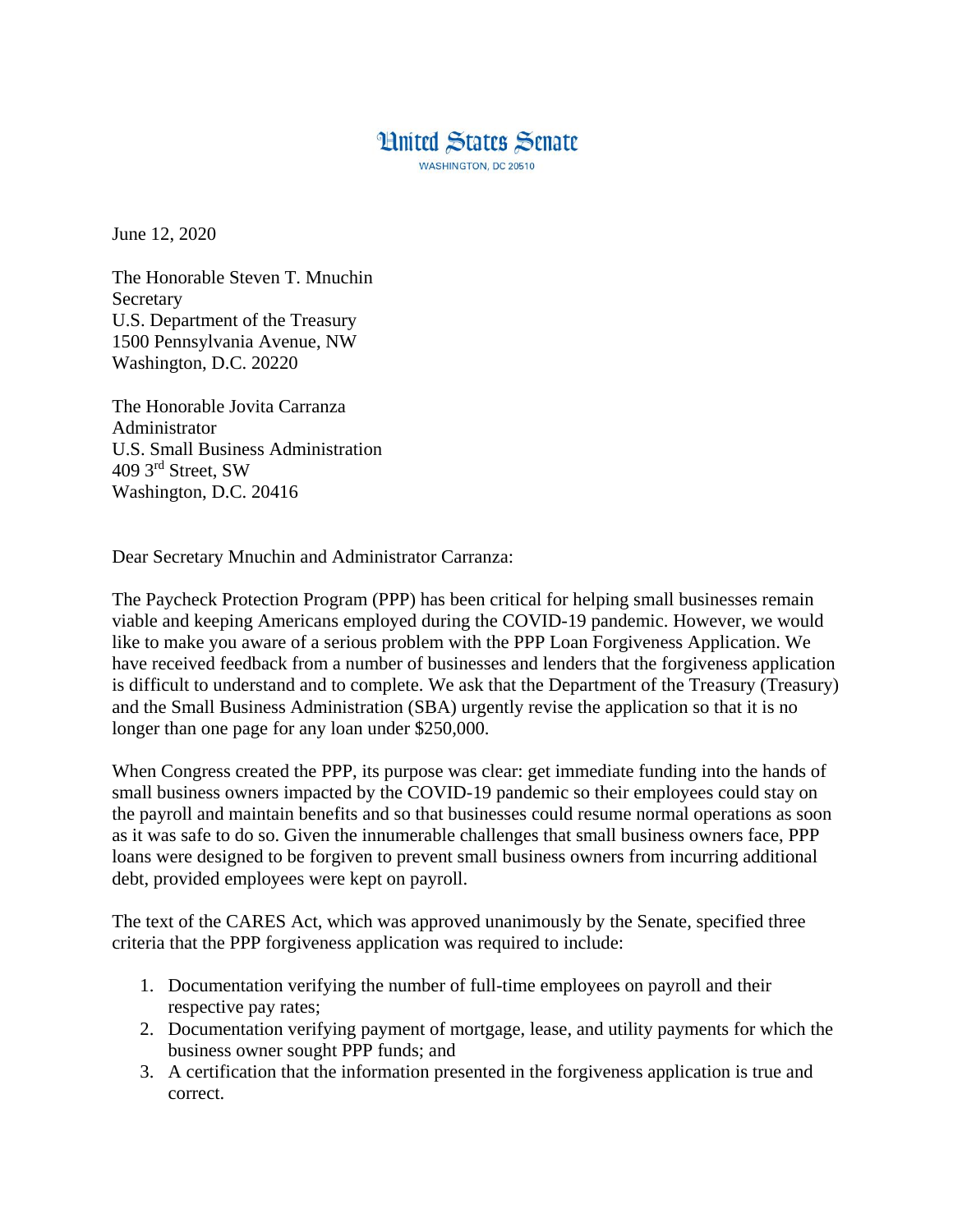While the Small Business Administrator was also given the ability to require additional documentation necessary to verify proper use of PPP funds, we believe it is beyond the program's intent to require the information solicited in the 11-page forgiveness application that the SBA recently released. We appreciate the interest in appropriately auditing the use of government money. However, the loan forgiveness application – which understandably needs more information for loans worth significantly more than \$250,000 – is three times longer than the original application for the PPP. Many of our constituents and the financial institutions who processed their PPP loan applications have reported that the existing forgiveness application will be difficult to complete and could cost business owners several thousand dollars in professional tax advice.

The Administration's intentions to scrutinize PPP loans above \$2 million is an appropriate oversight of taxpayer resources. Failing to streamline the loan forgiveness application for loans that are worth a mere fraction of that will not only leave millions of small business owners without the relief that they were promised by Congress, but it will also introduce a needless complication to our nation's economic recovery.

We look forward to continuing to work with you and the Administration in supporting our country's small businesses and their employees during this difficult time. Thank you for your prompt attention to this matter.

Sincerely,

Taked

M. Michael Rounds United States Senator

Thom Tillis United States Senator

Steve Daines United States Senator

Doug Jones United States Senator

the Cryso

Mike Crapo United States Senator

James E. Risch United States Senator

James Lankford United States Senator

ike Braun

Mike Braun United States Senator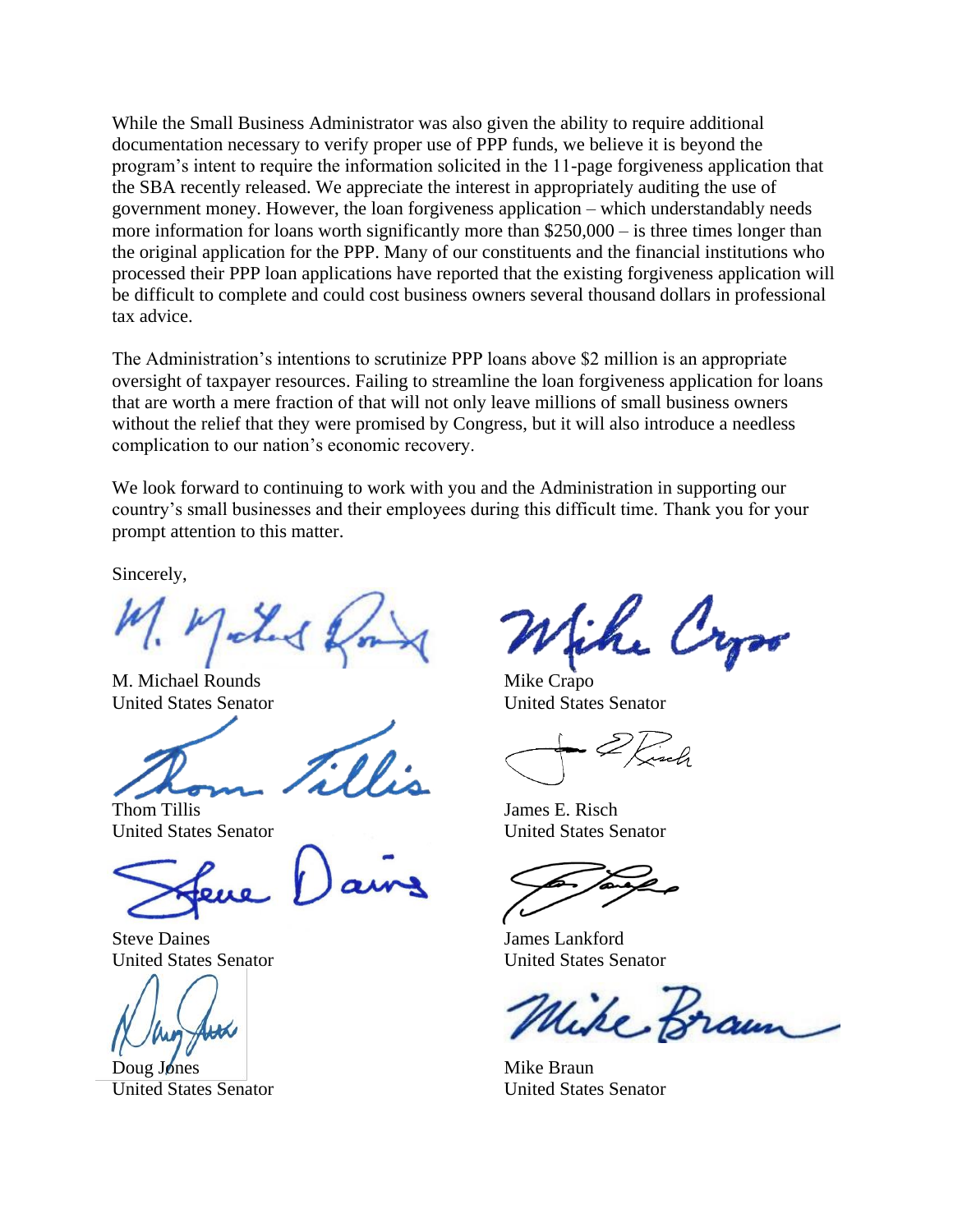lotn

John Cornyn United States Senator

Jerry Moran

Jerry Moran United States Senator

rassley

Charles E. Grassley United States Senator

Der Scell

Dan Sullivan United States Senator

Kelly Loeffler United States Senator

Jarsha Mackburn

Marsha Blackburn United States Senator

Kyrsten Sinema United States Senator

**Shi** 

John Hoeven United States Senator

foni K ant

Joni K. Ernst United States Senator

Welly Mone Capito

Shelley Moore Capito United States Senator

& R Nomes

Mark R. Warner United States Senator

Bill Cassidoz, M.D.

Bill Cassidy United States Senator

hu Barrasso

John Barrasso, M.D. United States Senator

Ted Cruz United States Senator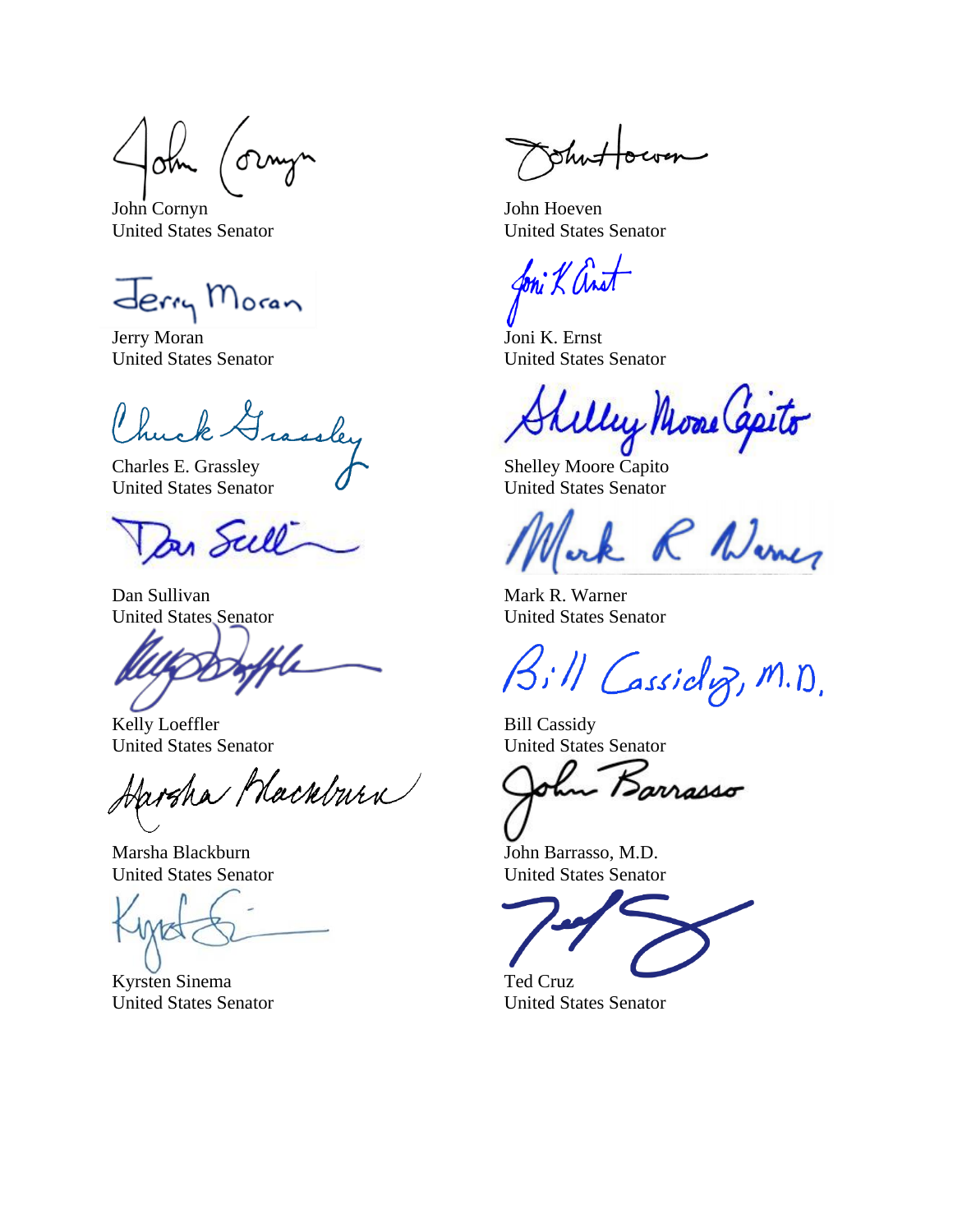en Lumer

Kevin Cramer United States Senator

Tom Cotton United States Senator

James M. Inhofe United States Senator

s/ Richard Burr United States Senator

Cory Gardner United States Senator

 $22$ 

Ben Sasse United States Senator

gus xl. p

Angus S. King, Jr. United States Senator

orman

John Boozman United States Senator

John Thune United States Senator

John Kennedy United States Senator

Ineth

Cindy Hyde-Smith United States Senator

Det Trader

Deb Fischer United States Senator

Tim Scott United States Senator

Roger F. Wicker United States Senator